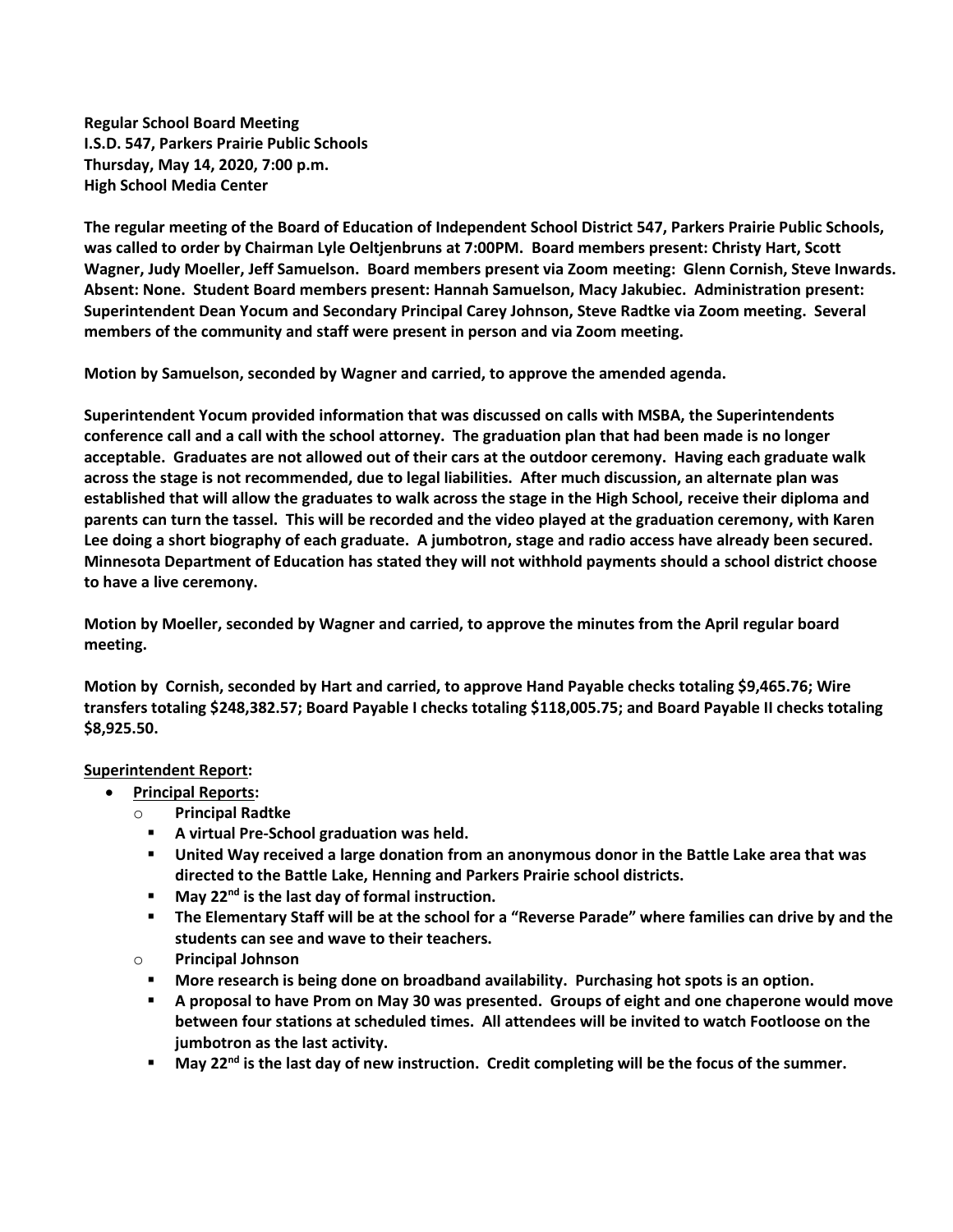- o **Superintendent Yocum**
	- **The monthly RAED update was included in Board member packets.**
	- **Additional information on Covid-19 was provided.**
	- **Construction has begun at both schools.**

**Unfinished Business:**

**None**

**New Business:**

 **A RESOLUTION TO ACCEPT DONATIONS as listed below was introduced by member Samuelson, seconded by Wagner and passed unanimously. The complete resolution is on file with the District Office.** 

| From                                | For                                           |  | <b>Amount</b>            |
|-------------------------------------|-----------------------------------------------|--|--------------------------|
| <b>United Way</b>                   | <b>Backpack Program</b>                       |  | \$5,000                  |
| (payable to Folden Lutheran Church) |                                               |  |                          |
| Glenn & Mary Cornish                | <b>School District</b>                        |  | 50 masks valued at \$500 |
| <b>Miltona Lions Club</b>           | 8 <sup>th</sup> Grade South Dakota Field Trip |  | \$1,000                  |

**Motion by Samuelson, seconded by Hart and carried, to complete a Quit Claim deed for the old schoolhouse property, to Marion Suchy.**

**Motion by Moeller, seconded by Samuelson and carried, to accept the retirement of Bonnie Carlson effective May 29, 2020. The Board thanks Bonnie for her 26 years of service to the district.** 

**Motion by Samuelson, seconded by Wagner and carried, to approve the 2020-21 school calendar with one change: School will be open on May 14, but closed on May 7, 2021.**

**Motion by Cornish, seconded by Moeller and carried, to approve the contract with Lakes Country Service Cooperative for a three year renewal of the Health & Safety contract at the following rates: 2020-21 - \$7,215 2021-22 - \$7,575 2022-23 - \$7,954**

**Motion by Moeller, seconded by Samuelson and carried, to accept the resignation of Peyton Mills effective May 29, 2020.**

**Motion by Samuelson, seconded by Wagner and carried, to hire Kyle Owings as a Secondary Social Studies teacher for the 2020-21 school year.**

**Motion by Hart, seconded by Moeller and carried to approve the Long Term Facilities Maintenance Summer projects as presented.**

**Motion by Samuelson, seconded by Hart and carried to approve the resignation of Mike Felt as an Assistant Football Coach.**